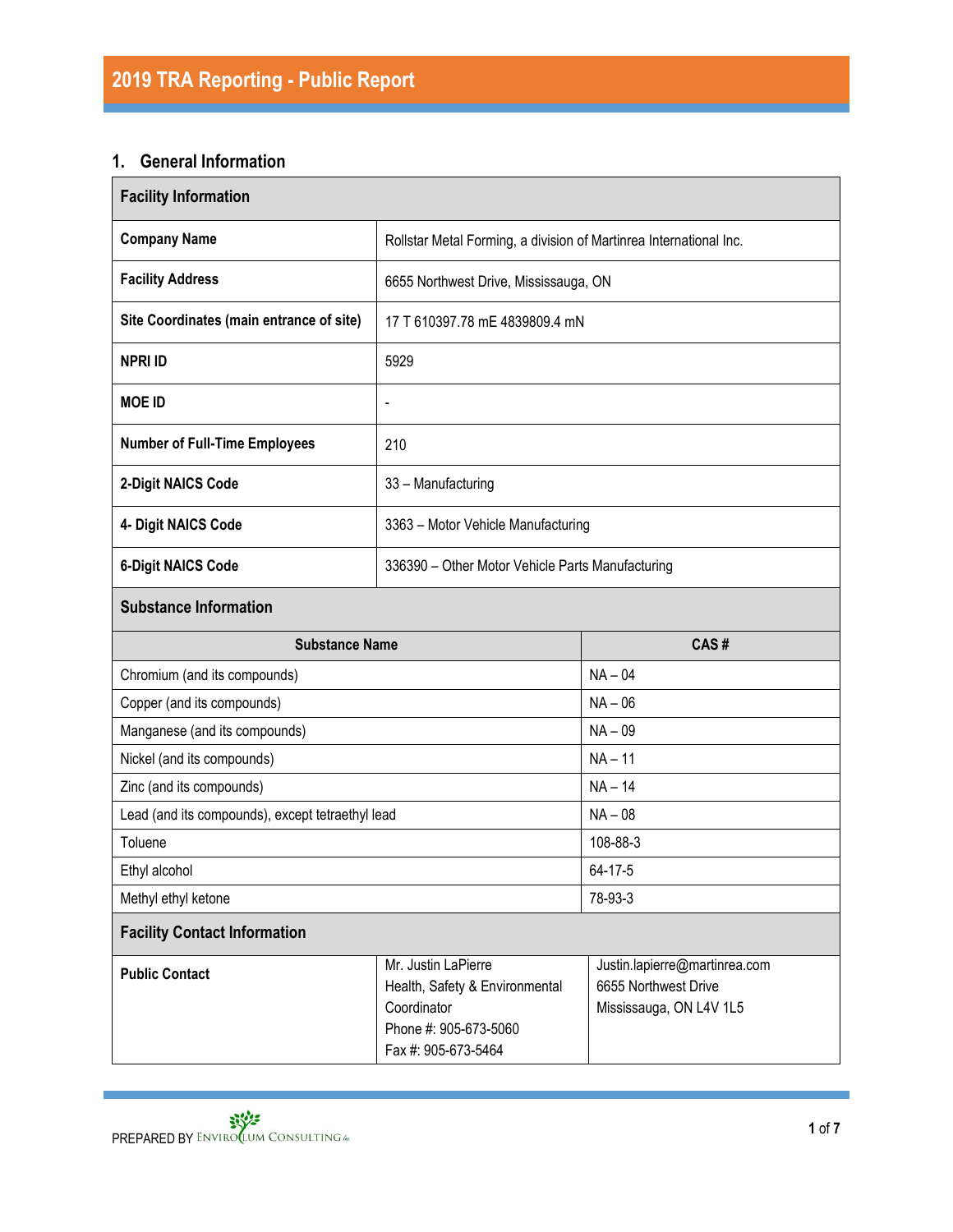# **2. Toxic Substance Accounting Summary**

Facility-wide Amounts of Toxic Substances Reported for 2019:

| <b>Substance Name</b>         | <b>Used</b>  | <b>Created</b> | <b>Contained In</b><br><b>Product</b> | <b>Release</b><br>to Air | Disposed /<br><b>Recycled</b> |
|-------------------------------|--------------|----------------|---------------------------------------|--------------------------|-------------------------------|
| Chromium (and its compounds)  | 100 to 1,000 |                | 100 to 1,000                          | 0                        | 100 to 1,000                  |
| Copper (and its compounds)    | 10 to 100    |                | 10 to 100                             | $\mathbf{0}$             | 1 to 10                       |
| Manganese (and its compounds) | 10 to 100    |                | 10 to 100                             | $\mathbf 0$              | 1 to 10                       |
| Nickel (and its compounds)    | 100 to 1,000 |                | 100 to 1,000                          | $\mathbf{0}$             | 1 to 10                       |
| Zinc (and its compounds)      | 10 to 100    |                | 10 to 100                             | $\mathbf{0}$             | 1 to 10                       |
| Lead (and its compounds)      | 1 to 10      |                | 1 to 10                               | $\mathbf{0}$             | $0$ to 1                      |
| Toluene                       | 1 to 10      |                |                                       | 1 to 10                  |                               |
| Ethyl alcohol                 | 1 to 10      |                |                                       | 1 to 10                  |                               |
| Methyl ethyl ketone           | 1 to 10      |                |                                       | 1 to 10                  |                               |

**NOTE:** Units are expressed in tonnes, unless otherwise indicated. '-- ' indicates not applicable.

## **3. Quantification Comparison to Previous Year**

3.1 Chromium (and its compounds)

|                                  | Unit   | 2019         | 2018         | Change<br>(Unit) | Change<br>$(\%)$ | <b>Rationale for Change</b>       |
|----------------------------------|--------|--------------|--------------|------------------|------------------|-----------------------------------|
| Used                             | Tonnes | 100 to 1,000 | 100 to 1,000 | 10 to 100        | <b>119.6</b>     | Increased stainless steel         |
| Created                          |        |              |              |                  |                  | materials<br>purchased/processed. |
| <b>Contained In Product</b>      | Tonnes | 100 to 1,000 | 100 to 1,000 | 10 to 100        | 1 24.3           |                                   |
| Release to Air                   | Tonnes | 0            | 0            | 0                | 0                |                                   |
| Release to Water                 |        |              |              |                  |                  |                                   |
| On-site Disposal                 |        | --           |              |                  |                  |                                   |
| <b>Transferred for Disposal</b>  |        |              |              |                  |                  | Increase in scrap metal           |
| <b>Transferred for Recycling</b> | Tonnes | 100 to 1,000 | 100 to 1,000 | 10 to 100        | <b>115.2</b>     | recycled.                         |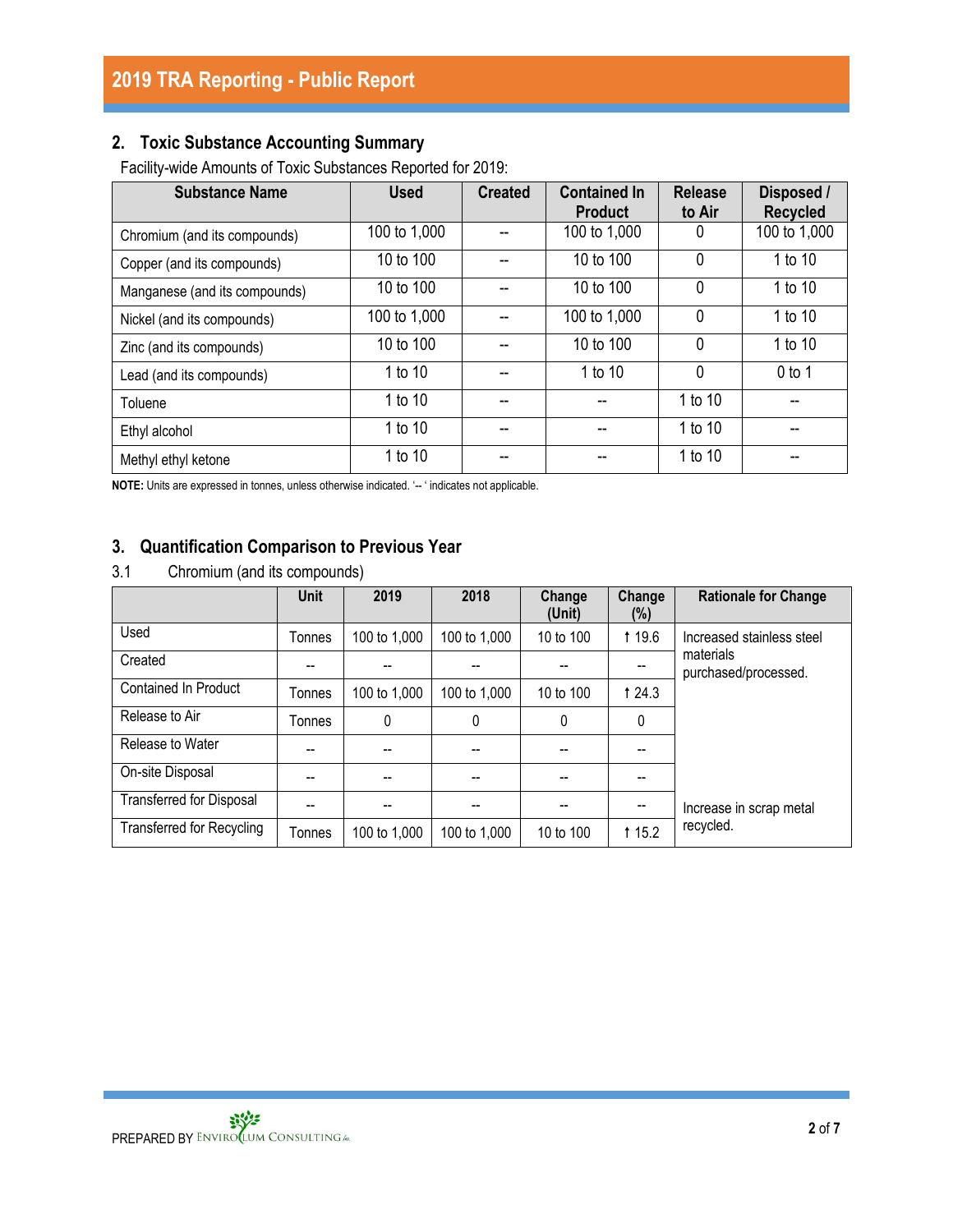# 3.2 Copper (and its compounds)

|                                  | <b>Unit</b> | 2018      | 2017      | Change<br>(Unit) | Change<br>$(\%)$ | <b>Rationale for Change</b>      |
|----------------------------------|-------------|-----------|-----------|------------------|------------------|----------------------------------|
| Used                             | Tonnes      | 10 to 100 | 10 to 100 | 10 to 100        | 152.6            | Increased aluminum               |
| Created                          | --          | $- -$     | --        | --               |                  | material<br>purchased/processed. |
| <b>Contained In Product</b>      | Tonnes      | 10 to 100 | 10 to 100 | 1 to 10          | 151.4            |                                  |
| Release to Air                   | Tonnes      | 0         | 0         | $\mathbf{0}$     | 0                |                                  |
| Release to Water                 | --          |           |           |                  |                  |                                  |
| On-site Disposal                 | --          | --        |           |                  |                  |                                  |
| <b>Transferred for Disposal</b>  | --          | --        | --        | --               | --               | Increase in scrap metal          |
| <b>Transferred for Recycling</b> | Tonnes      | 1 to 10   | 1 to 10   | 1 to 10          | 1 60.0           | recycled.                        |

# 3.3 Manganese (and its compounds)

|                                  | <b>Unit</b> | 2018      | 2017        | Change<br>(Unit) | Change<br>$(\%)$ | <b>Rationale for Change</b>       |
|----------------------------------|-------------|-----------|-------------|------------------|------------------|-----------------------------------|
| Used                             | Tonnes      | 10 to 100 | 10 to 100   | 10 to 100        | 167.1            | Increased stainless steel         |
| Created                          | --          |           |             |                  |                  | materials<br>purchased/processed. |
| <b>Contained In Product</b>      | Tonnes      | 10 to 100 | 10 to 100   | 1 to 10          | 167.3            |                                   |
| Release to Air                   | Tonnes      | 0         | $\mathbf 0$ | $\mathbf{0}$     | 0                |                                   |
| Release to Water                 | --          |           | --          | --               | --               |                                   |
| On-site Disposal                 | --          |           |             | --               |                  |                                   |
| <b>Transferred for Disposal</b>  |             |           | --          |                  |                  | Increase in scrap metal           |
| <b>Transferred for Recycling</b> | Tonnes      | 10 to 100 | 1 to 10     | 1 to 10          | 166.7            | recycled.                         |

## 3.4 Nickel (and its compounds)

|                                  | <b>Unit</b> | 2018         | 2017      | Change<br>(Unit) | Change<br>$(\%)$ | <b>Rationale for Change</b>       |
|----------------------------------|-------------|--------------|-----------|------------------|------------------|-----------------------------------|
| Used                             | Tonnes      | 100 to 1,000 | 10 to 100 | 10 to 100        | 135              | Increased stainless steel         |
| Created                          | --          | --           |           |                  |                  | materials<br>purchased/processed. |
| <b>Contained In Product</b>      | Tonnes      | 100 to 1,000 | 10 to 100 | 10 to 100        | 1 28.3           |                                   |
| Release to Air                   | Tonnes      | 0            | 0         | $\mathbf{0}$     | 0                |                                   |
| Release to Water                 | --          |              |           |                  |                  |                                   |
| On-site Disposal                 |             |              |           |                  |                  |                                   |
| <b>Transferred for Disposal</b>  |             |              |           |                  | $-$              | Increase in scrap metal           |
| <b>Transferred for Recycling</b> | Tonnes      | 10 to 100    | 1 to 10   | 1 to 10          | <b>166.3</b>     | recycled.                         |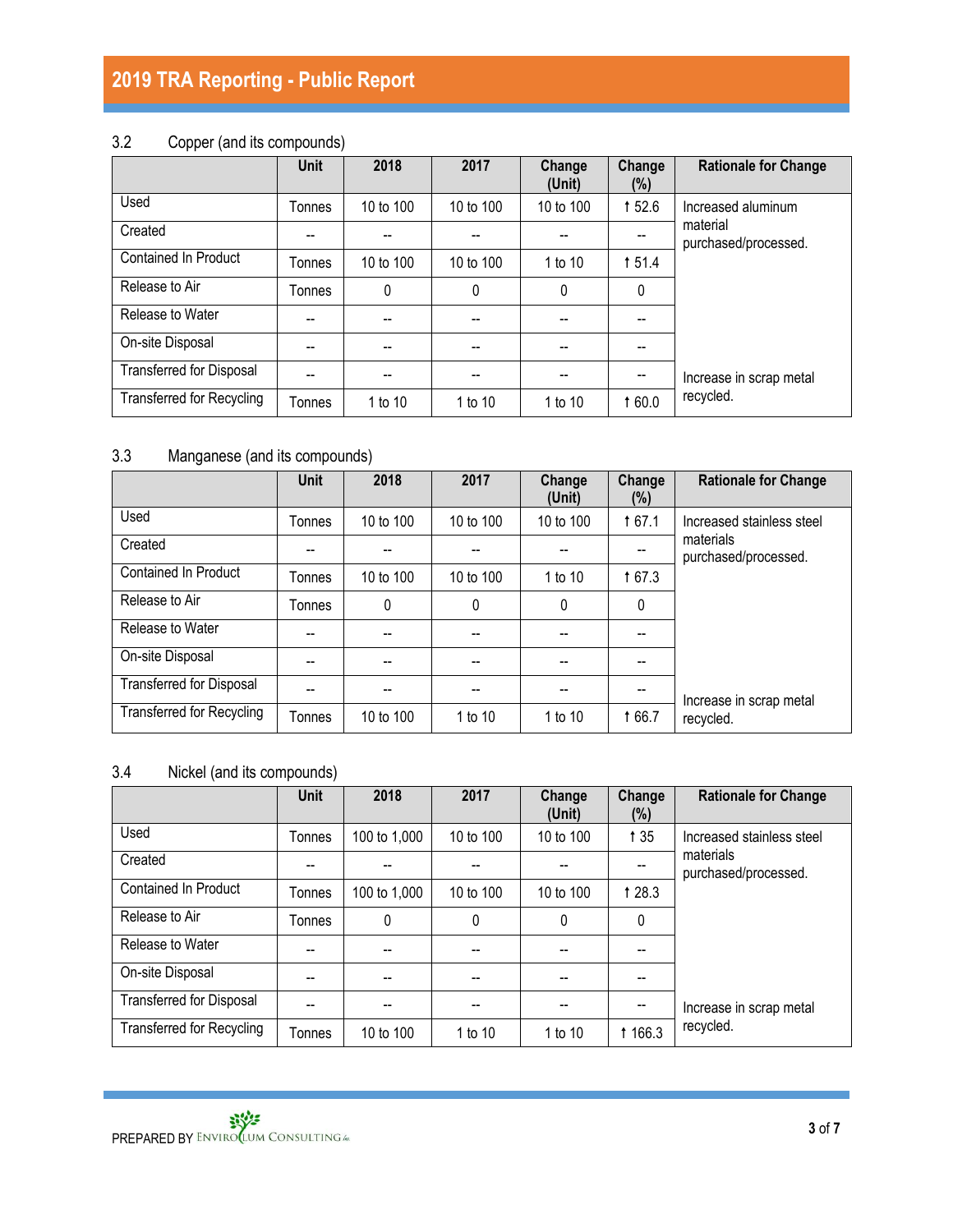# 3.5 Zinc (and its compounds)

|                                  | <b>Unit</b> | 2018      | 2017      | Change<br>(Unit) | Change<br>(%) | <b>Rationale for Change</b>       |
|----------------------------------|-------------|-----------|-----------|------------------|---------------|-----------------------------------|
| Used                             | Tonnes      | 10 to 100 | 10 to 100 | 1 to 10          | 1 2 3.6       | Increased stainless steel         |
| Created                          | --          |           |           |                  |               | materials<br>purchased/processed. |
| <b>Contained In Product</b>      | Tonnes      | 10 to 100 | 10 to 100 | 1 to 10          | 1 25.9        |                                   |
| Release to Air                   | Tonnes      | 0         | 0         | 0                | 0             |                                   |
| Release to Water                 | --          | --        |           | --               | --            |                                   |
| On-site Disposal                 | --          | --        | --        | --               |               |                                   |
| <b>Transferred for Disposal</b>  | --          | --        | --        | --               | --            |                                   |
| <b>Transferred for Recycling</b> | Tonnes      | 1 to 10   | 1 to 10   | $0$ to 1         | 14.3          |                                   |

# 3.6 Lead (and its compounds), except tetraethyl lead

|                                  | Unit | 2018               | 2017               | Change<br>(Unit) | Change<br>(%) | <b>Rationale for Change</b>    |
|----------------------------------|------|--------------------|--------------------|------------------|---------------|--------------------------------|
| Used                             | kg   | 1,000 to<br>10,000 | 1,000 to<br>10,000 | 100 to 1,000     | 1 38          | Increased aluminum<br>material |
| Created                          | --   |                    | --                 |                  | --            | purchased/processed.           |
| <b>Contained In Product</b>      | kg   | 1,000 to<br>10,000 | 1,000 to<br>10,000 | 100 to 1,000     | 142           |                                |
| Release to Air                   | kg   | $\mathbf{0}$       | $\mathbf{0}$       | 0                | 0             |                                |
| Release to Water                 |      |                    |                    |                  |               |                                |
| On-site Disposal                 |      |                    |                    |                  |               |                                |
| <b>Transferred for Disposal</b>  |      |                    |                    |                  | --            |                                |
| <b>Transferred for Recycling</b> | kg   | 100 to 1,000       | 100 to 1,000       | 10 to 100        | 14.3          |                                |

### 3.7 Toluene

|                                  | Unit   | 2018    | 2017    | Change<br>(Unit) | Change<br>$(\%)$ | <b>Rationale for Change</b> |
|----------------------------------|--------|---------|---------|------------------|------------------|-----------------------------|
| Used                             | Tonnes | 1 to 10 | 1 to 10 | 1 to 10          | <b>117.6</b>     | Increased use of            |
| Created                          | --     | --      | $-$     | --               | $- -$            | materials/production.       |
| <b>Contained In Product</b>      | --     | --      |         |                  |                  |                             |
| Release to Air                   | Tonnes | 1 to 10 | 1 to 10 | 1 to 10          | <b>117.6</b>     |                             |
| Release to Water                 | --     |         |         |                  |                  |                             |
| On-site Disposal                 |        | --      | --      |                  |                  |                             |
| <b>Transferred for Disposal</b>  | --     | --      | --      | --               |                  |                             |
| <b>Transferred for Recycling</b> | --     | --      | --      |                  |                  |                             |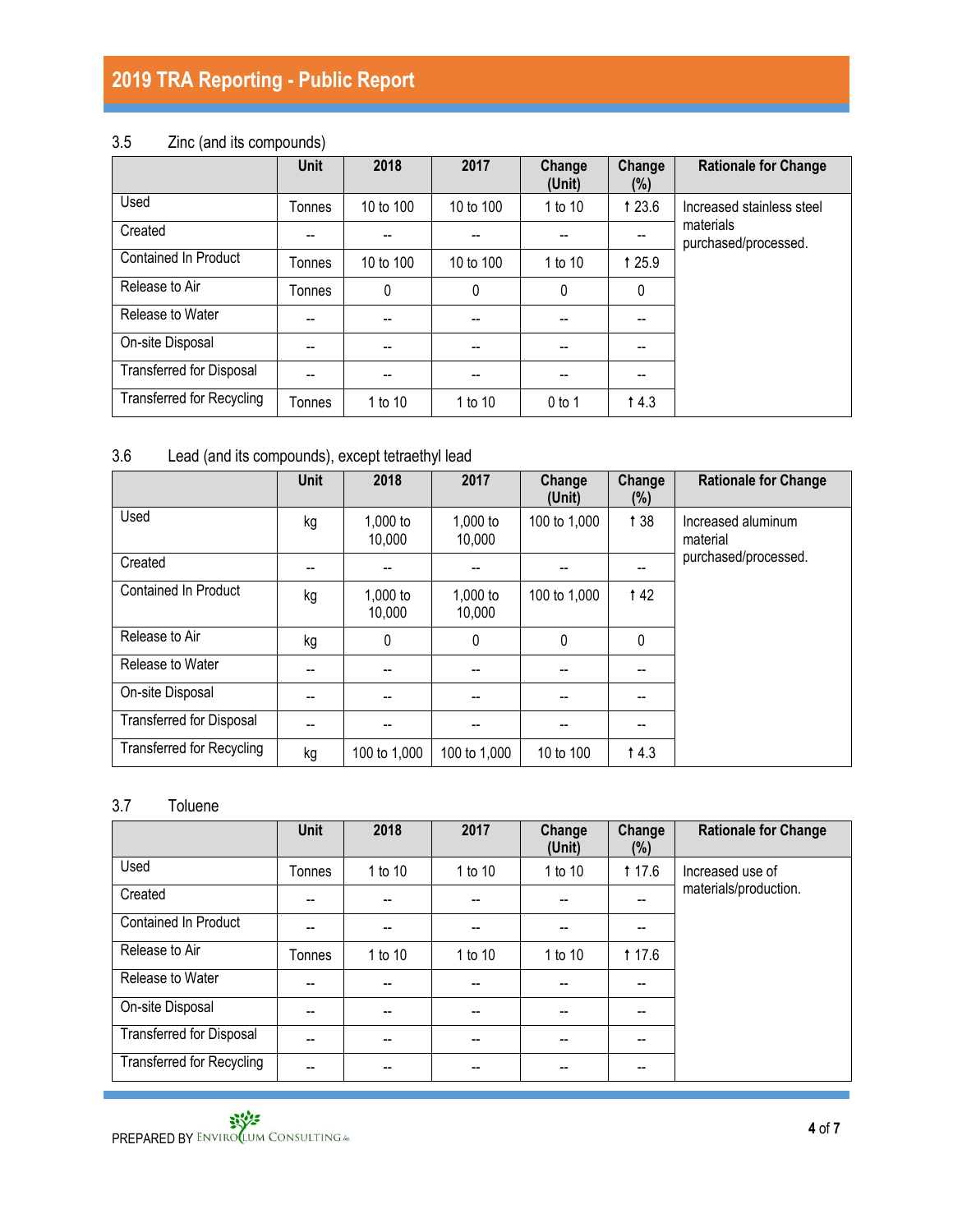#### 3.8 Ethyl alcohol

|                                  | <b>Unit</b> | 2018    | 2017    | Change<br>(Unit) | Change<br>$(\%)$ | <b>Rationale for Change</b> |
|----------------------------------|-------------|---------|---------|------------------|------------------|-----------------------------|
| Used                             | Tonnes      | 1 to 10 | 1 to 10 | $0$ to 1         | <b>17.6</b>      | Increased use of            |
| Created                          | --          |         |         |                  |                  | materials/production.       |
| Contained In Product             | --          |         |         |                  |                  |                             |
| Release to Air                   | Tonnes      | 1 to 10 | 1 to 10 | $0$ to 1         | <b>117.6</b>     |                             |
| Release to Water                 | --          | --      |         |                  |                  |                             |
| On-site Disposal                 | --          | --      | --      | --               |                  |                             |
| <b>Transferred for Disposal</b>  | --          | --      | --      | --               |                  |                             |
| <b>Transferred for Recycling</b> | $- -$       | --      | --      | --               | --               |                             |

#### 3.9 Methyl ethyl ketone

|                                  | Unit   | 2018    | 2017                                  | Change<br>(Unit)  | Change<br>(%) | <b>Rationale for Change</b> |
|----------------------------------|--------|---------|---------------------------------------|-------------------|---------------|-----------------------------|
| Used                             | Tonnes | 1 to 10 | 1 to 10                               | $0$ to 1          | <b>117.6</b>  | Increased use of            |
| Created                          | --     |         |                                       |                   | --            | materials/production.       |
| Contained In Product             | --     | --      | $-$                                   | $\hspace{0.05cm}$ |               |                             |
| Release to Air                   | Tonnes | 1 to 10 | 1 to 10                               | $0$ to 1          | <b>117.6</b>  |                             |
| Release to Water                 | --     | --      |                                       |                   |               |                             |
| On-site Disposal                 | --     | --      | $-$                                   | --                |               |                             |
| <b>Transferred for Disposal</b>  | --     | --      | $\hspace{0.05cm}$ – $\hspace{0.05cm}$ |                   | --            |                             |
| <b>Transferred for Recycling</b> | --     |         |                                       |                   |               |                             |

### **4. Objectives**

Rollstar prides itself on technological innovation in order to produce high quality products in an environmentally responsible manner. This plan will determine the technical and economic feasibility of identified reduction options to determine which, if any, are viable for implementation at this time. As part of the continuous improvement practices at the facility, technical advances will be monitored for new opportunities to reduce the use of the reported substances at the facility.

### **5. Progress in Implementing Plan**

This section does not apply since no feasible reduction options are available for implementation at this time.

For information on on-site releases from the facility, as well as disposal and off-site recycling information please refer to National Pollutant Release Inventory's website: [http://www.ec.gc.ca/inrp-npri/.](http://www.ec.gc.ca/inrp-npri/)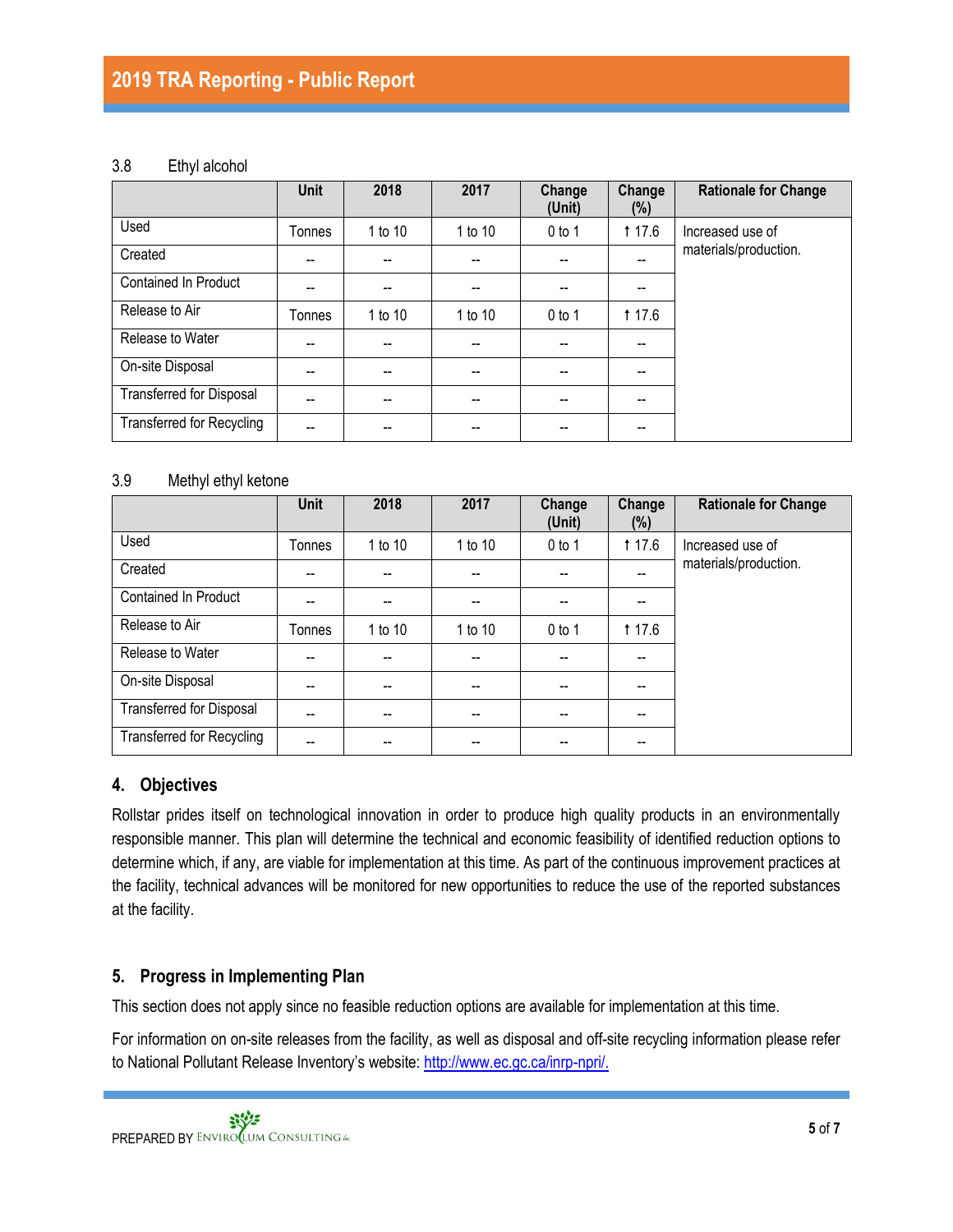### **6. Highest Ranking Certification**

#### *The signed certification of the annual report is kept on file at the facility.*

#### ON MECP TRA - Electronic Certification Statement

#### **Annual Report Certification Statement**

As of 2020-08-05, I, Raj Punni, certify that I have read the reports on the toxic substance reduction plans for the toxic substances referred to below and am familiar with their contents, and to my knowledge the information contained in the reports is factually accurate and the reports comply with the Toxics Reduction Act, 2009 and Ontario Regulation 455/09 (General) made under that Act.

| TRA Substance List*<br><b>CAS RN</b> | Substance Name                |
|--------------------------------------|-------------------------------|
| $NA - 04$                            | Chromium (and its compounds)  |
| $NA - 06$                            | Copper (and its compounds)    |
| $64 - 17 - 5$                        | Ethanol                       |
| $NA - 08$                            | Lead (and its compounds)      |
| $NA - 09$                            | Manganese (and its compounds) |
| $78 - 93 - 3$                        | Methyl ethyl ketone           |
| $NA - 11$                            | Nickel (and its compounds)    |
| $108 - 88 - 3$                       | <b>Toluene</b>                |
| $NA - 14$                            | Zinc (and its compounds)      |
| <b>Company Name</b>                  |                               |
| <b>Rollstar Metal Forming</b>        |                               |
| <b>Highest Ranking Employee</b>      |                               |
| Raj Punni                            |                               |
| <b>Report Submitted by</b>           |                               |
| Raj Punni                            |                               |
| Website address                      |                               |

https://www.envirolum.com/rollstar-metal-forming.html

I, the highest ranking employee, agree with the certification statement(s) above and acknowledge that by checking the box I am electronically signing the statement(s). I also acknowledge that by pressing the 'Submit Report(s)' button I am submitting the facility record(s)/report(s) for the identified facility to the Director under the Toxics Reduction Act, 2009. I also acknowledge that the Toxics Reduction Act, 2009 and Ontario Regulation 455/09 provide the authority to the Director under the Act to make certain information as specified in subsection 27(5) of Ontario Regulation 455/09 available to the public.